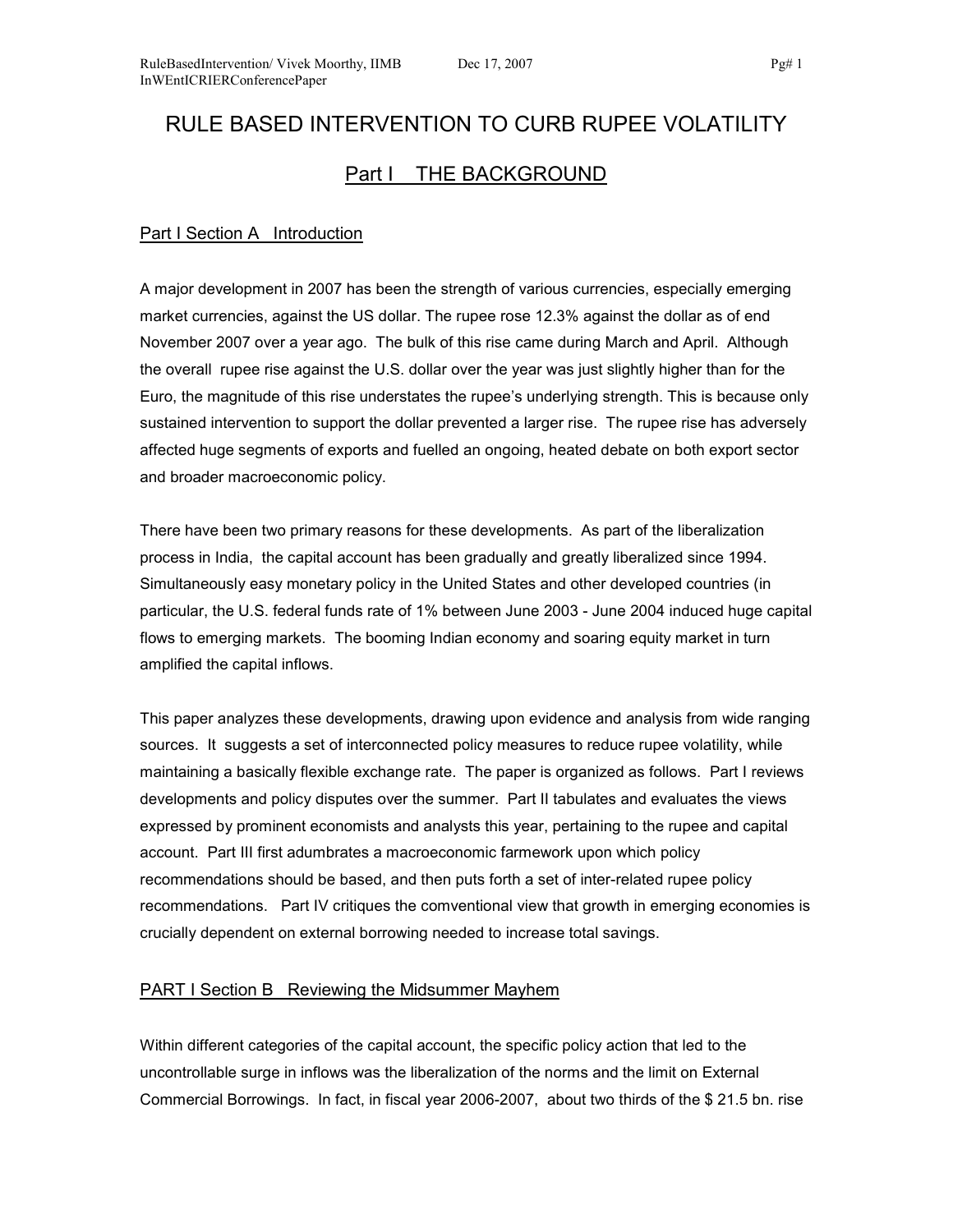in forex reserves came from External Commercial Borrowings. Indeed, there was a drop in portfolio investment of \$ 5.4 billion during this period as foreign institutional investors, a major player in the Indian equity markets, cashed in their profits. (Table 1 below).

# TABLE 1: India's Balance of Payments Main Items

| (US \$billion)<br>Current Account (net)                                                 | 2005/06<br>$-9.2$ | 2006/07<br>$-9.6$ | Change<br>$-0.4$ |  |  |  |
|-----------------------------------------------------------------------------------------|-------------------|-------------------|------------------|--|--|--|
| Capital Account (net):                                                                  | 24.2              | 46.2              | $+22.0$          |  |  |  |
| of which:                                                                               |                   |                   |                  |  |  |  |
| Foreign Direct Investment                                                               | 4.7               | 8.4               | $+3.7$           |  |  |  |
| Portfolio Investment                                                                    | 12.5              | 7.1               | $-5.4$           |  |  |  |
| <b>External Commercial Borrowing</b>                                                    | 2.71              | 16.1              | $+13.4$          |  |  |  |
| Short-term Trade Credit                                                                 | 1.7               | 3.3               | $+1.6$           |  |  |  |
| <b>External Assistance</b>                                                              | 1.7               | 1.8               | $+0.1$           |  |  |  |
| <b>NRI Deposits</b>                                                                     | 2.8               | 3.9               | $+1.1$           |  |  |  |
| <b>Addition to Reserves</b>                                                             | 15.1              | 36.6              | $+21.5$          |  |  |  |
| Source: RBI's Macroeconomic and Monetary Developments, First Quarter, 2007/8, July 2007 |                   |                   |                  |  |  |  |

In recent years, the Reserve Bank of India (RBI) has been intervening when the rupee was rising too sharply. To be more precise, it bought U.S. dollars when the rupee's real effective exchange rate (henceforth abbreviated as REER) tended to rise above target i.e. outside a 5% band based on the 1993-1994 index (equals 100) of the REER. Further, the RBI would sterilize the excess liquidity generated by this forex intervention, as China and other Asian countries with pegged or semi pegged exchange rates have been doing. In February 2007 itself, forex reserves went up by \$12 bn. ( a huge 1% of annual GDP) mostly due to an inflow of long-term debt issues, known as External Commercial Borrowings.

This policy of managing inflows fell apart early this summer since the RBI had exhausted its ability to sterilize, as evident in domestic money market developments. The crucial call money rate fell below the reverse repo rate (the policy floor rate) and was even zero for several days.<sup>1</sup> Despite all the euphoria about the Indian economy's high growth rate, the above mentioned development indicates the fragility of the underlying financial and macroeconomic policies.

#### Part I Section C Firefighting Measures To Prevent a Rupee Rise

The immediate response to the uncontrollable surge in inflows from February onwards, leading to the collapse of the call money rate corridor in the critical money market operations, was to abandon intervening and let the rupee sharply rise. Relevant facts and figures are documented in Vivek Moorthy (Far Eastern Economic Review, June 2007). The RBI also hiked the Cash Reserve Ratio and the policy rates between April – June 2007. Despite the RBI's regaining of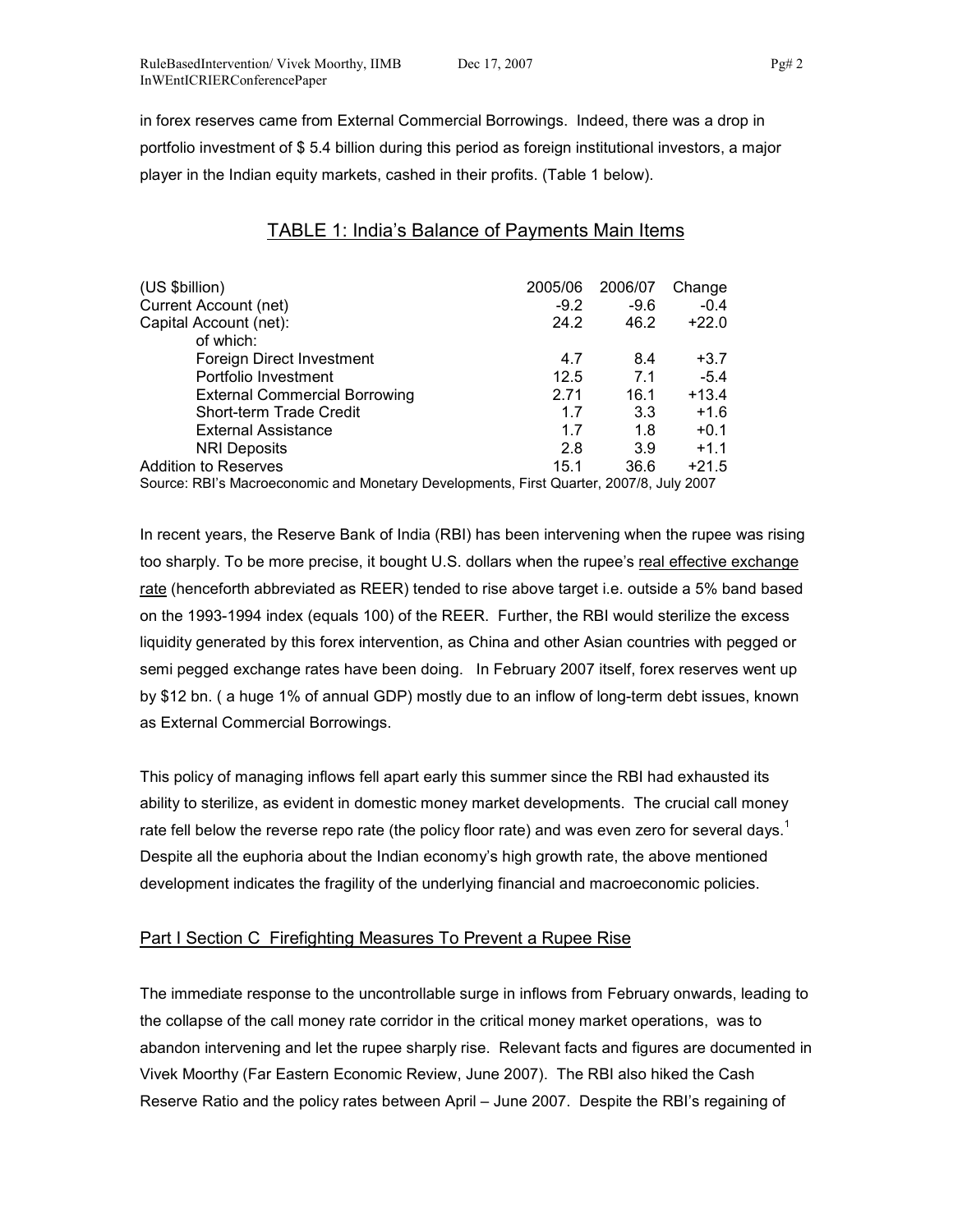control over the call money corridor, reserves kept rising at a much higher rupee range of around Rs 39-40/\$ since the summer, compared to Rs. 43-44/\$ range in March (see Table 2 below).

| <b>Fiscal Year</b> | Rs./\$ | Net Forex     | Net RBI      | Reserves \$ | REER Index* |
|--------------------|--------|---------------|--------------|-------------|-------------|
| End (March         |        | Assets Rs bn. | Credit to    | bn.         |             |
| 31)                |        |               | Govt. Rs bn. |             |             |
| 2005               | 43.76  | 6128          | -180         | 141.51      | 101.35      |
| 2006               | 44.61  | 6730          | 81           | 151.62      | 106.67      |
| 2007               | 43.59  | 8662          | $-28$        | 199.18      | 104.91      |
| May 4 07           | 40.90  | 8327          | 159          | 204.00      | 110.33      |
| Sep 21 07          | 39.87  | 9395          | 16           | 235.89      | N. A.       |

#### TABLE 2: The Collapse of the Rupee Peg

\* REER stands for Real Effective Exchange Rate Index, base 1993-94 = 100 (A rise implies stronger Rs.) REER is based on a trade-weighted basket of currencies and adjust for inflation.

Faced with the continuing and dangerous deluge of capital inflows, the RBI, in consultation with the Finance Ministry undertook the following measures: (a) It reimposed the limits on External Commercial Borrowings borrowing on August 07, 2007. (b) It further hiked the Cash Reserve Ratio and (c) It continued forex intervention. These moves had the desired salutary effect on the rupee, as analysts have noted. Nevertheless, with funds pouring into equity markets, and continuing forex intervention, reserves have risen from about \$ 200 bn. in end March to about \$ 273 bn. as of end November, a level of about 25% of annual GDP. Pressure on the rupee to rise continues to be strong and sustained, as of early December 2007.

The above three moves have been in accordance with recommendations of The Economic Advisory Council (EAC) to the Prime Minister, headed by Dr. Rangarajan, the distinguished former RBI Governor. In its July 2007 report, the EAC recommended a combination of the following measures (i) Allowing some appreciation (ii) Restriction on some inflows (iii) Forex Intervention when appropriate and (iv) Sterilization of inflows to curb domestic money and credit expansion via hikes in the Cash Reserve Ratio and related measures. While in favour of restricting debt inflows, the EAC Report took a firm position that equity inflows should not be restricted, as that would send the wrong signal to investors about India being an "attractive destination".

#### Part I Section D: OFFICIAL STANCES ON CAPITAL FLOWS

As of early 2007, official stances on policy can be characterized as follows: The Reserve Bank of India, henceforth RBI, was in favour of, and was pursuing, a Real Effective Exchange Rate (REER) target or at least a 'Not too Strong Rupee' policy. It was using forex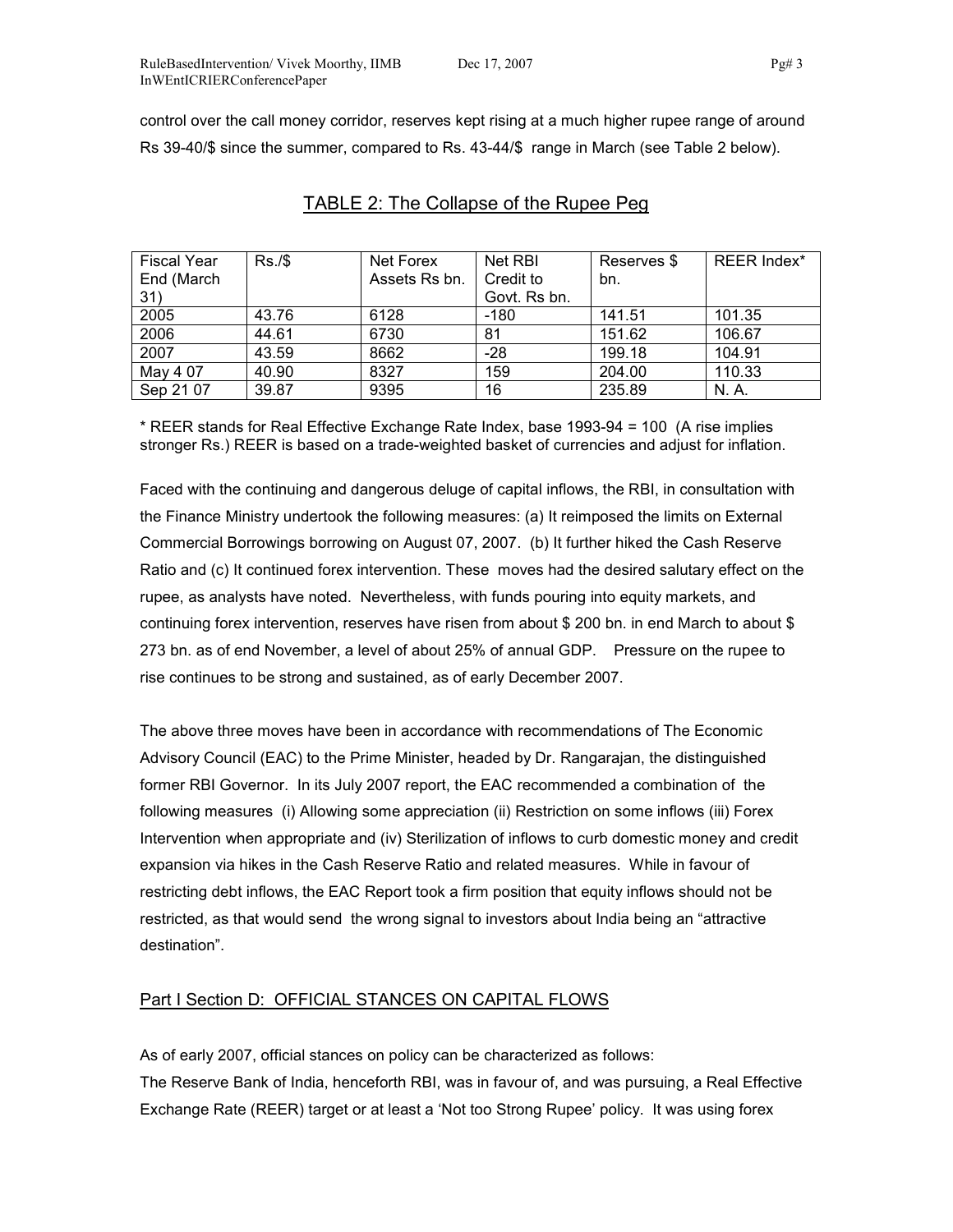intervention, and recommending curbs on capital inflows, to help prevent the rupee rise. By contrast, the Finance Ministry was for full Capital Account Convertibility (abbreviated here as CAPAC). The opposing stances of the two on more capital inflows crystallized on two specific matters . First, on raising the External Commercial Borrowing limit, discussed above. Second, the RBI's was against allowing investment through Participatory Notes, an instrument devised and used to get around restrictions on categories of overseas investors buying Indian equities. The RBI recorded its dissent from a Finance Committee recommendation on this matter.

The well-known impossible trinity diagram (below/next page) shows that a country can choose only two out of the three choices below. Given the primacy of the goal of independent monetary policy, full CAPAC then requires accepting a fully flexible exchange rate. The Finance Ministry staff and economists were in favour of this, and were accordingly for promoting full currency futures markets to enable hedging of currency risk under full CAPAC. They were also for developing the domestic bond and derivatives markets and enhancing what they called the Bond-Currency-Derivative nexus. This goal of developing this nexus fitted in smoothly with the goal, or rather dream and vision, to make Mumbai an International Financial Center. The Finance Ministry released a report on this subject, called the Mumbai International Financial Center Report, towards end April 2007. For Mumbai to achieve this status, effectively requires the rupee to be fully convertible under current global financial competitive conditions.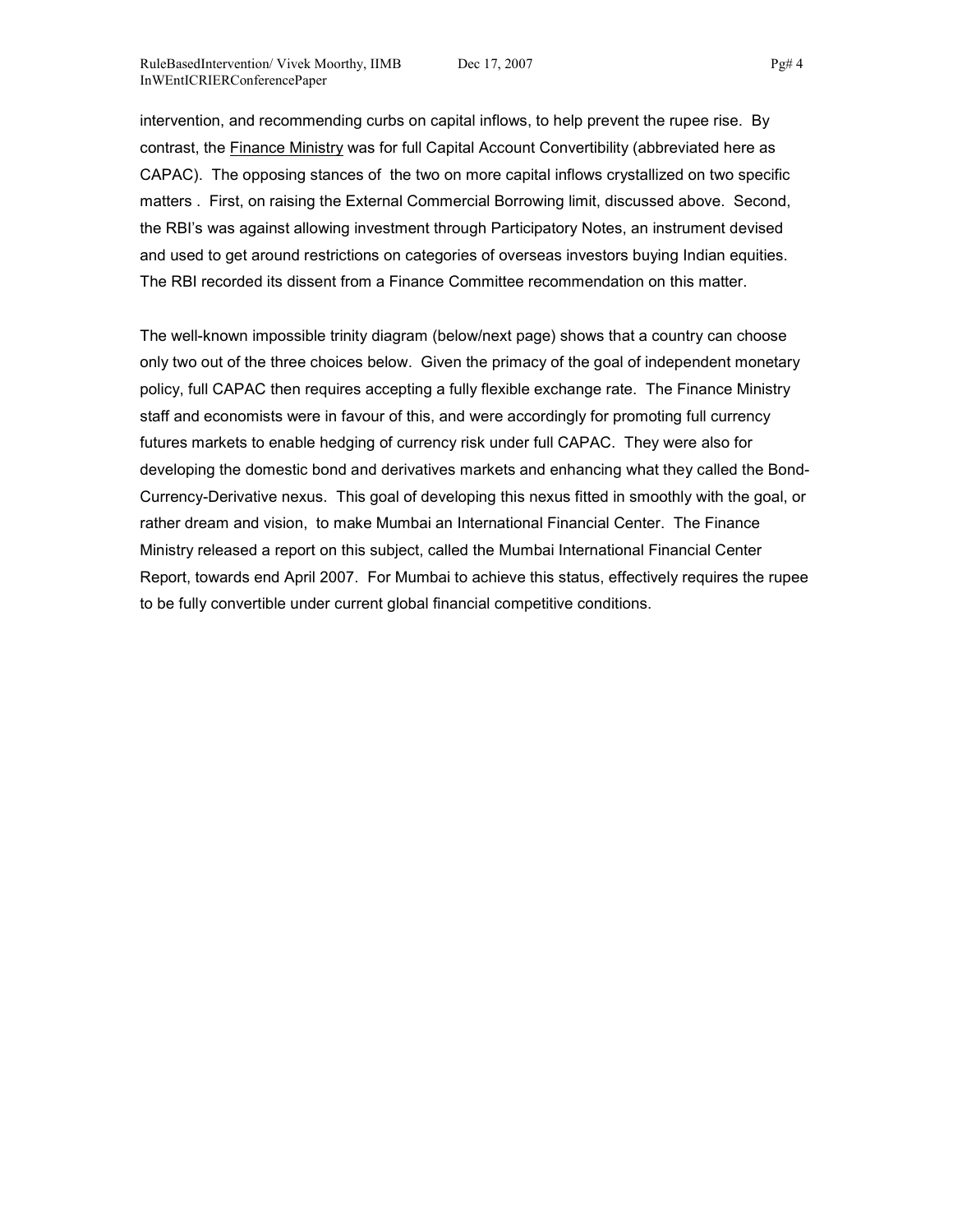

However, when the rupee rose sharply, leading to exporter woes, the Finance Ministry backed down on its full CAPAC goal and allowed some curbs on inflows, and provided some export sops. The Mumbai as International Financial Center Report got accordingly shelved. However, recent statements such as the Junior Finance Minister saying 'no more curbs on inflows' (Business Standard, Nov  $21^{st}$ ), indicate that confusion on policy continues. The Finance Ministry is vacillating between pushing for more inflows and supporting the rupee, while the RBI is intervening heavily to support the rupee without a clear conviction that monetary policy should target the REER, and without a clear macroeconomic framework or rules for a 'managed float'. Policy makers are firefighting with flipflopping, and dangerously fumbling along.

# PART II PINNING DOWN POLICY POSITIONS

Policy recommendations cannot be analyzed in isolation. Any specific recommendation has to be part of a package deal of inter-connected policies on the exchange rate, capital account, and very crucial although neglected, domestic macroeconomic policy goals. In order to evaluate prevailing policy package recommendations, it is necessary to delineate and discuss what is meant by desirable and feasible policies, commonly used terms in analysis.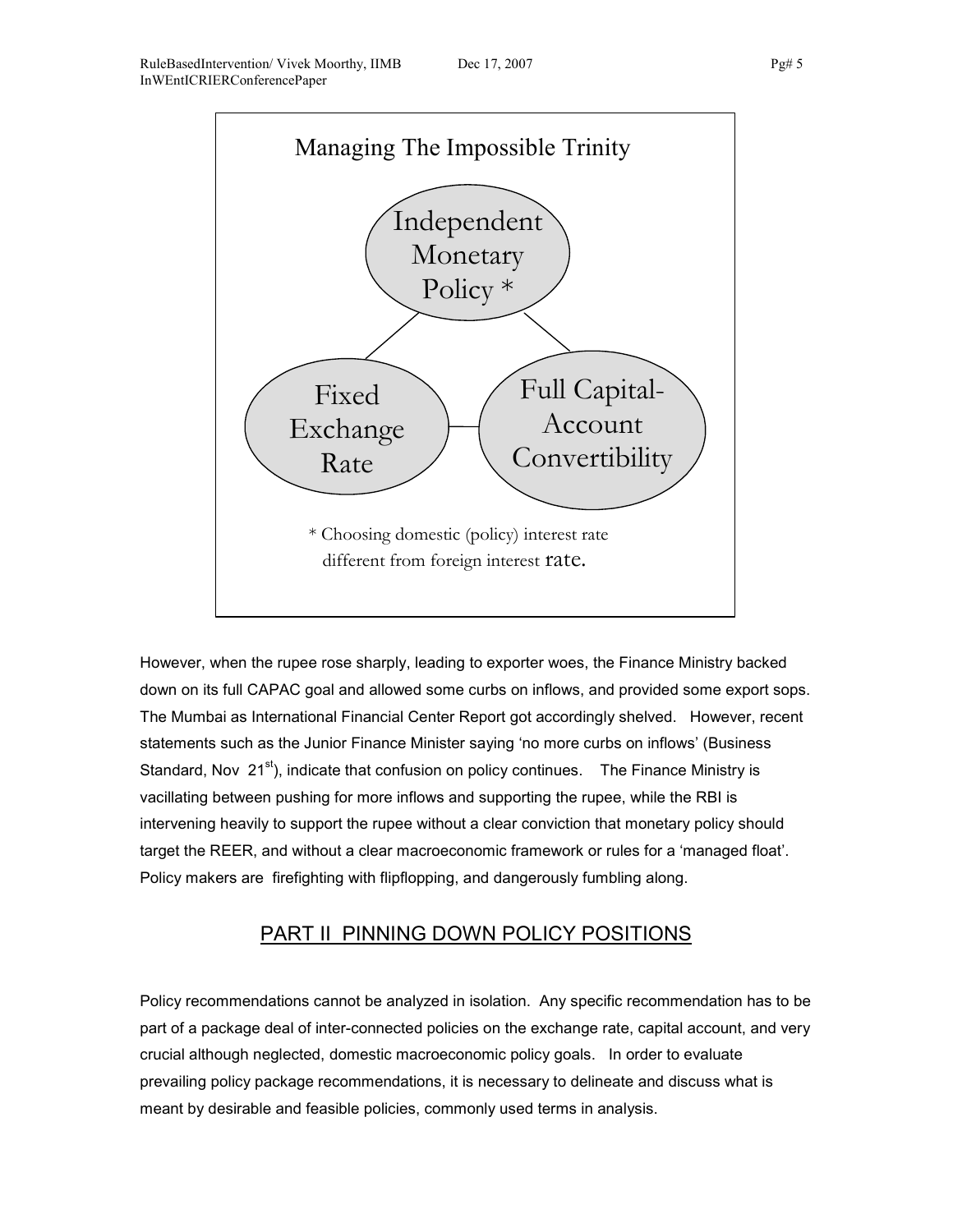A desirable policy is easy to define e.g. ceteris paribus, any point of the trinity is desirable. A feasible policy pertains to both economical and political feasibility.

Economical feasibility is mainly a matter of logic, based on arbitrage and/or long run economic constraints. However, the criterion also entails some judgement, depending on the situation. Political feasibility is a matter of judgement e.g. freeing retail petrol prices is India is desirable, and economically feasible whatever the other policies. However it may not be politically feasible.

In the Table below, I use the term consistency instead of (economic) feasibility to evaluate the views expressed by various economists in recent months, in the paper Business Standard.

#### TABLE 3: DIFFERENT RECOMMENDED POLICY PACKAGES

| PERSON/SOURCES                                                                                      | <b>Recommended Policies</b>                                                                                                                                                                                              | Consistency                                 |
|-----------------------------------------------------------------------------------------------------|--------------------------------------------------------------------------------------------------------------------------------------------------------------------------------------------------------------------------|---------------------------------------------|
| Shankar Acharya<br>Aug 9th                                                                          | Some curbs on Inflows and sterilization<br>to achieve REER target or weak rupee.<br>Nothing definite about inflation target                                                                                              | Moderate<br>(in short run)                  |
| A.V. Rajwade<br>Surjit Bhalla<br>Rajwade Apr 30,<br>Bhalla May 12th<br>Oct 17 <sup>th</sup>         | Strongly for freer inflows in 2000/2006<br>Committees. Also calling for heavy<br>sterilization a la China so that weak rupee<br>Peg or REER target can promote exports.<br>No inflation target, Bhalla denies inflation. | Zero-violating<br>the impossible<br>trinity |
| Ajay Shah<br>Apr $4^{\text{th}}$ ,<br>Oct 17 <sup>th</sup>                                          | Full convertibility and pure float with<br>forwards, swaps and options for exporters<br>and importers to hedge forex risk and<br>CPI Inflation targeting as RBI's only activity                                          | Full                                        |
| Vivek Moorthy<br>Far East. Econ. Rev.<br>June 2007.<br>May 14 <sup>th</sup> , Sept 27 <sup>th</sup> | Strict CPI Inflation targeting main goal of RBI.<br>Moderate inflow curbs, a basically flexible rate<br>with forex intervention to reduce volatility via<br>a random walk band based on last period average.             | Rather high<br>(my opinion!)                |

\*Default reference with only the date is to a Business Standard article.

The policy package of full CAPAC with a pure float, coupled with well developed currency derivative markets to hedge exchange rate risk and an inflation target for the RBI, as recommended by Ajay Shah, is completely consistent. It is the policy followed by countries such as Canada and New Zealand, where forex intervention is minimal, and the exchange rate is very market determined. By contrast, Rajwade and Bhalla, who advocated liberalizing capital inflows as Members of national committees on CAPAC, and continue to do so, are also recommending a REER target. Their stance is logically inconsistent, violating the impossible trinity.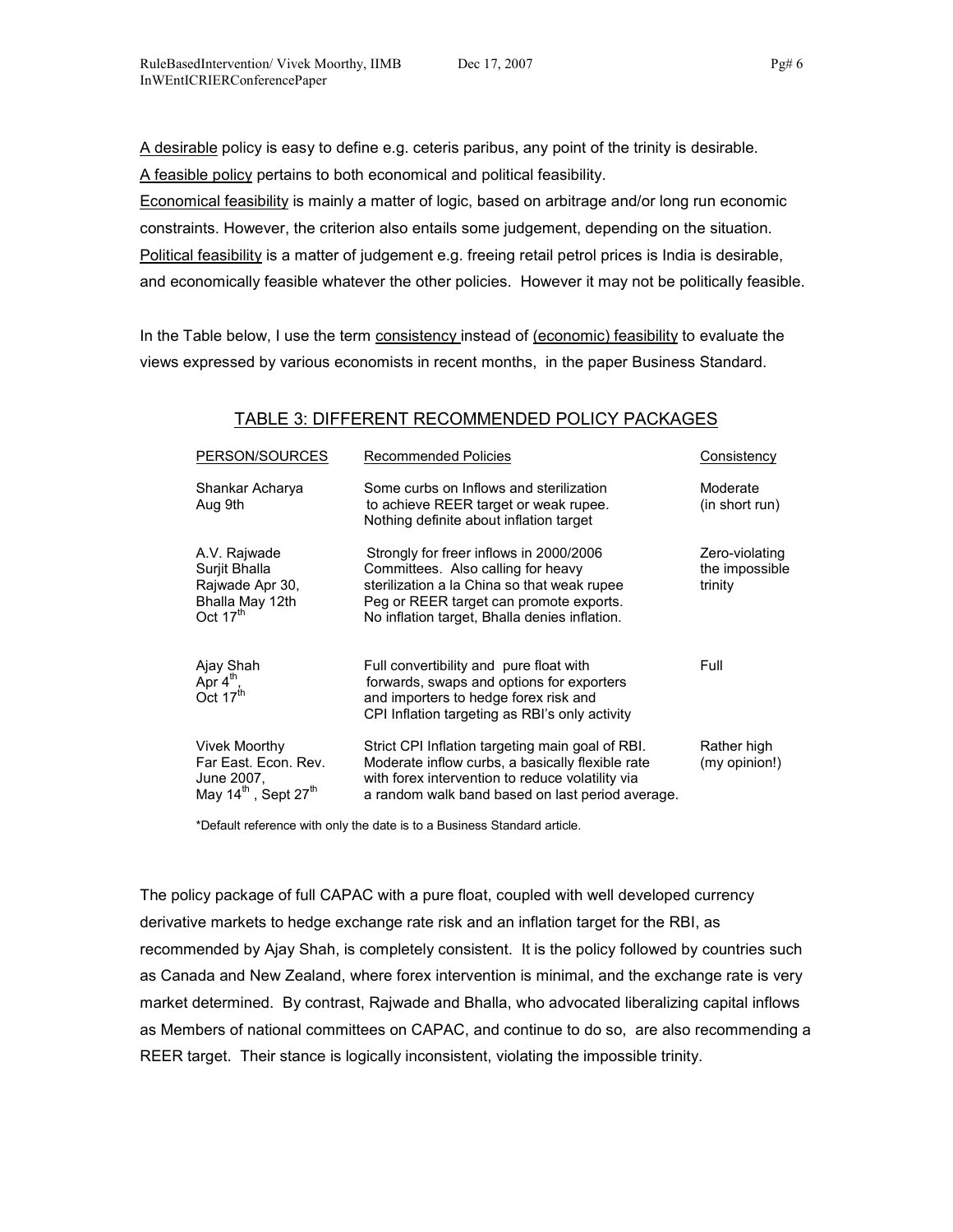# PART III Recommended Policies to Reduce Rupee Volatility

#### Part III Section A The Underlying Framework

Any policy recommendations must be based on a clear underlying macroeconomic framework. Unfortunately, both the policy actions, and recommendations of many economists and analysts in India in recent months, have not been grounded in a clear framework. By contrast, the recommendations outlined below stem from a conceptual macroeconomic framework based on the natural rate hypothesis. The natural rate hypothesis states that in the long run, the central bank cannot control the growth rate, real interest rate, or in an open economy, the real exchange rate. These variables are governed by real sector fundamentals – the microeconomic forces pertaining to technology, intellectual property rights, productivity, labor supply, the cost of doing business, land available for business and housing, consumer preferences, etcetera. However, in the short run, expansionary monetary or fiscal policy can raise output above potential, and an artificially weak real exchange rate can similarly boost net exports.

All that the central bank can control in the long run, as outlined by Milton Friedman when explaining the natural rate hypothesis ("The Role of Monetary Policy" December 1967), is some nominal variable. Further, in the long run the impossible trinity reduces to a fundamental dilemma: capital account controls cannot be used to avoid between choosing a price level/inflation rate or the nominal exchange rate as a final goal. (Vivek Moorthy, "The Fundamental Dilemma" Business Line, Oct 26<sup>th</sup> 2007)

Based on this fundamental dilemma, the view taken here is that for a large economy like India, it is far better to have an independent monetary policy and control over the inflation rate than the nominal exchange rate as the final goal. The same holds for China, but not necessarily for a small economy like Hong Kong which may be better off with an exchange rate peg (at present the US dollar, now perhaps the Chinese yuan.) While the exchange rate is a very important price, unless a country is small and is overwhelmingly export oriented, for the macroeconomic welfare of the average person in the economy, a flexible exchange rate with an inflation target is far better than a nominal exchange rate peg, since the latter leads to complete loss of monetary autonomy and lack of control over the economy and the price level.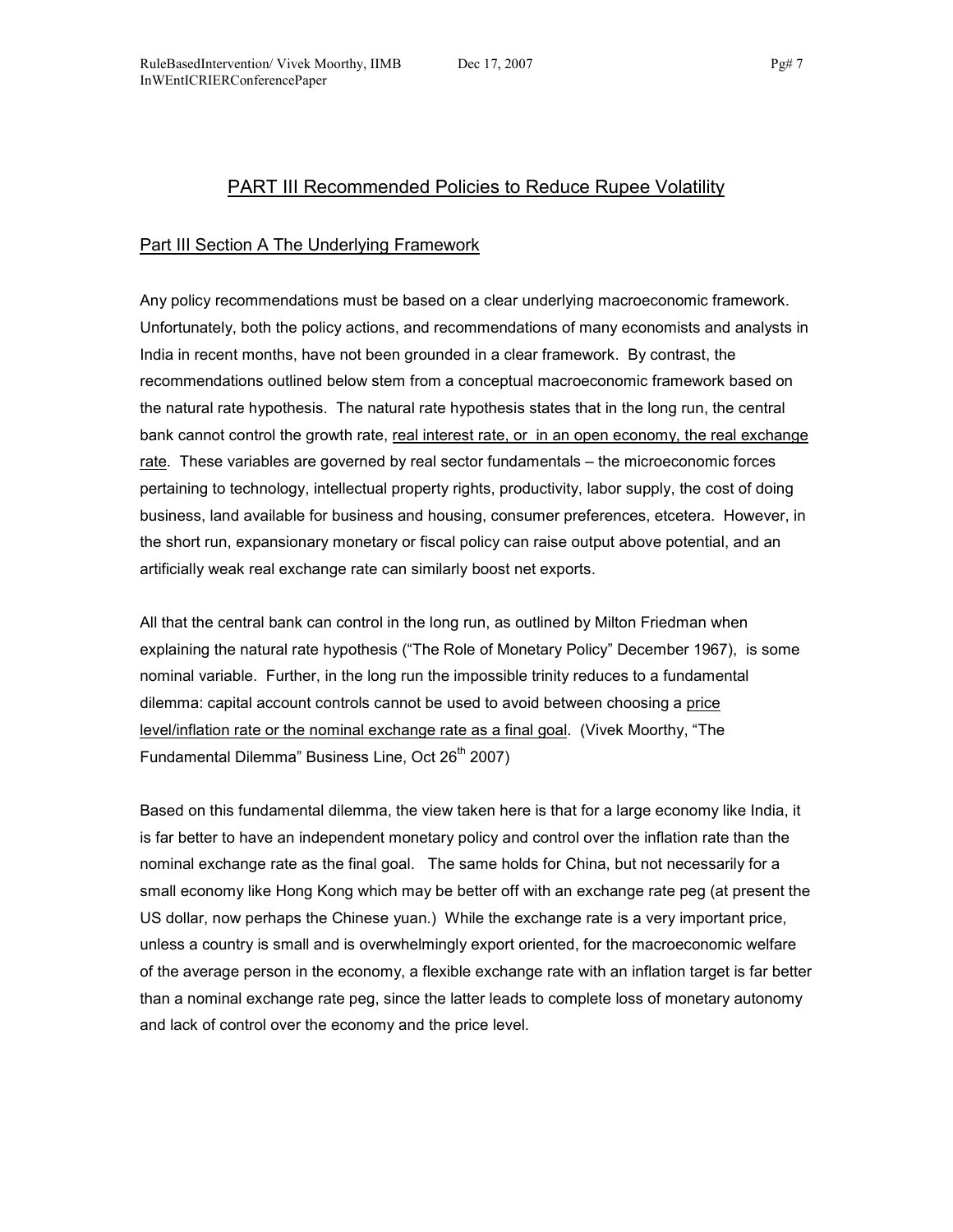#### Part III Section B: Concrete Recommendations and Rationale

#### Summary of Recommendations

1) The RBI should announce and maintain a band (plus or minus x%) based on last period's average spot rate. (The longer the period, the larger the band, e.g 5% annual or 1.25% quarterly)

2) Moderately stiff capital controls on debt and equity should be imposed to manage the above.

3) A large scale currency futures market should not be introduced.

4) Tobin type taxes (as in Chile, Thailand) to reduce high frequency trading should be imposed.

Overall, a moderately flexible exchange rate is best suited for India.<sup>2</sup> The only viable long run alternative – a nominal exchange rate peg, implying complete surrender of monetary autonomy, would be disastrous. A real effective exchange rate (REER) target, as the RBI has been practicing, and as advocated by Bhalla, Rajwade and others (cf. Table 3) does adjust for inflation differences, but cannot be sustained in the long run. As emerging economies become stronger, it is generally the case that their currencies will tend to rise in real terms.

The problem with a full float is the huge swings in the nominal and real exchange rate that repeatedly occur under full capital account convertibility (CAPAC). This is true for developed countries as well. As the European Central Bank President Jean Claude Trichet recently stated, the rise of the Euro against the dollar in recent weeks has been "brutal". The Euro's rise has been threatening the future of the company EADS and the Airbus, a great European product resulting from years of innovation and effort.

The impact of such sharp swings in capital flows are even greater in poor (although increasingly richer) economies such as India. A small amount of portfolio flows, between USA and Eurozone, such as \$ 10 bn. most often will barely dent the Euro/US dollar exchange rate. However, the same amount flowing into India is a large amount, about 1% of annual Indian GDP. It can thus have a huge impact upon the rupee/US dollar exchange rate with a massive impact upon exports and imports.

As noted economists Calvo and Reinhart (American Economic Review, 2000) have stated, there is a widespread "fear of floating". Countries that profess to follow a flexible exchange rate often intervene to mitigate huge swings in the real exchange rate. The desirability of intervention to reduce exchange rate volatility is, in my opinion, hard to question.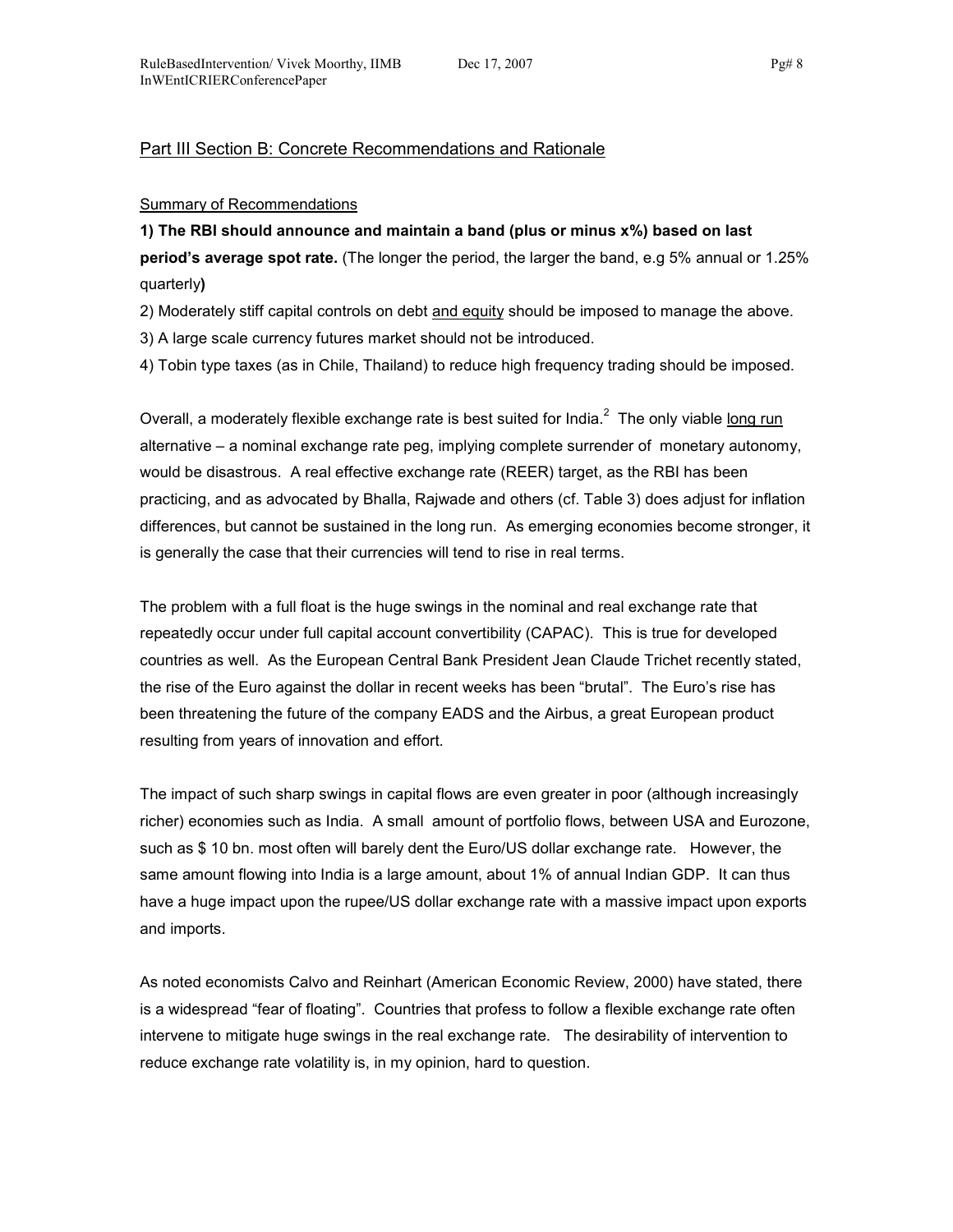#### Part III Section C Rules Versus Discretion in Forex Intervention

Central bank intervention under flexible exchange rate regimes at present is based both on discretion, as in the case of the European Central Bank and the Bank of Japan, or on rules, as in the case of managed floats such as a REER target in India. The RBI was pursuing a REER target without explicitly announcing it as such up to 2003. But the capital inflows have been so immense of late that it has abandoned any specific target. The RBI merely steps in to prevent a rupee rise, whenever it feels it is warranted.

It is generally accepted by economists that policies based solely on discretion are dangerous because they allow individuals to have too much power. The temptation to stimulate or manipulate the economy for short-term economic, and thus political gain, is very high. There should be some rules that constrain the policy makers with respect to final goals, while allowing independence in the tactical measures used to achieve these goals.

This discussion on rules versus discretion, and also on serecy versus transparency, needs to be extended to the forex market, where for developed countries intervention is generally by discretion, and is often not transparent. While many economists would accept that forex intervention should be solely to reduce exchange rate volatility and nothing else, achieving this is easier said than done. One way to operationalize this goal is to implement what I have called (Far Eastern Economic Review, June 2007) a random walk band. The RBI should take as the reference value last period's exchange rate – ideally, some carefully chosen average.<sup>3</sup> With moderately stiff controls as recommended in policies # 2 through # 4 (moderate controls on inflows, restrictions on currency futures and related derivatives, and Tobin type taxes to discourage short- term trading) the above goal should be manageable.

#### Required or Accompanying Domestic Policies:

An inflation target should be main goal of RBI – a 3 year average of CPI should be kept under 3%. The 'unstable middle' and 'falling peg' critique about intermediate exchange rate regimes is valid when the central bank is not independent and inflation is high , and/or a band is chosen very different from prevailing market conditions (e.g the entry by Britain into the European Exchange Rate Mechanism at a central rate of 2.95 DM/sterling in 1990, which collapsed on Black Wednesday in September 1992).<sup>4</sup> However, if the central bank keeps inflation low, the objections of a free market purist to an exchange rate peg are on much weaker grounds.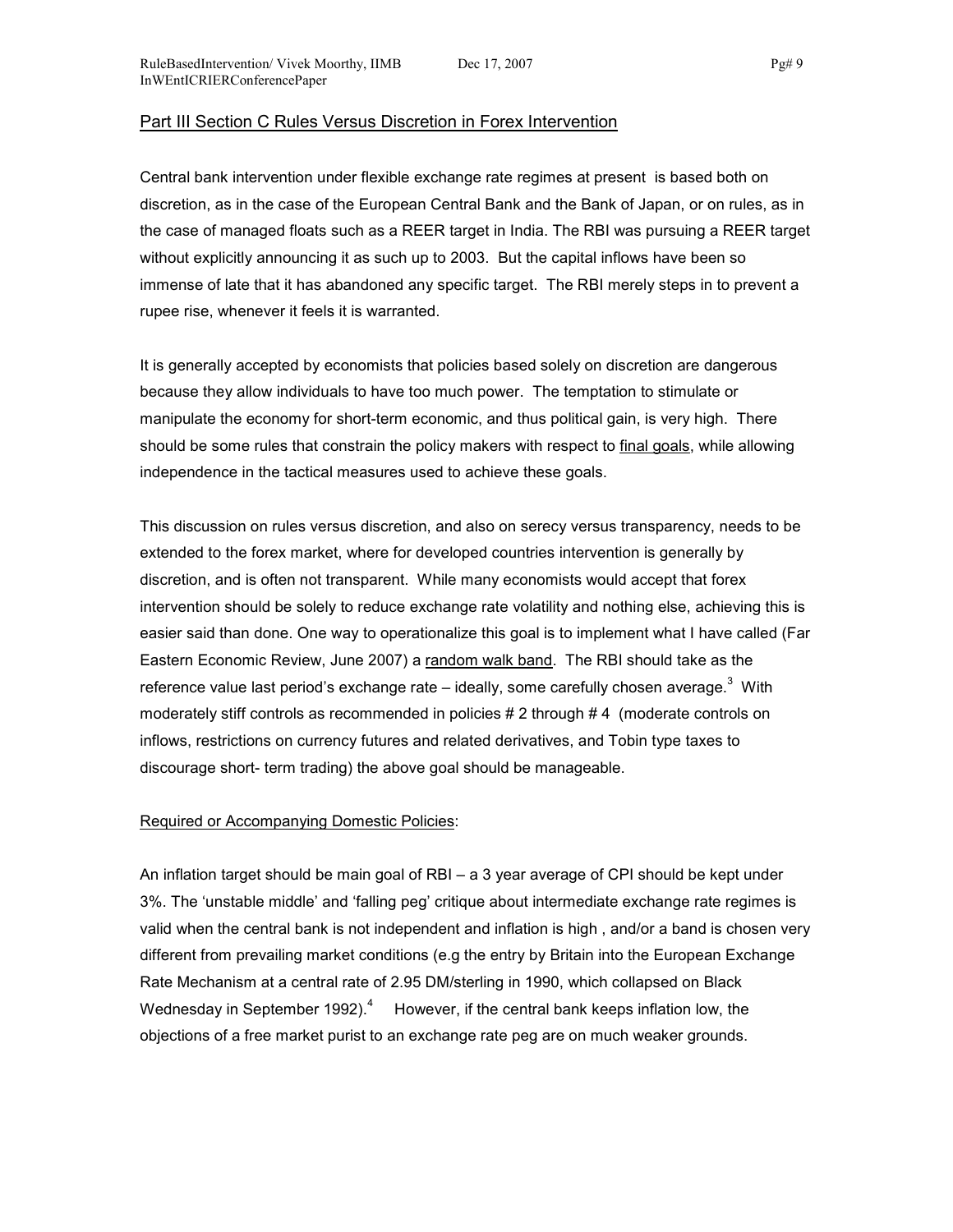#### Part III Section D The Return to Targeting the Federal Funds Rate in USA

In order to justify the policy of an exchange rate target band recommended above, it is useful to take a cue from the conduct of monetary policy in the USA over the post war period. During the 1950s and 1960s the federal funds rate was the instrument or operating target of policy. Monetary policy fell apart during the 1970s stagflation in the USA and many European countries also. . It was a constant refrain of Milton Friedman that the Federal Reserve should not target interest rates or peg them, since a central bank cannot control interest rates. According to him, these should be fully market determined. Instead the central bank should follow a money growth rule.

It is true that pegging the nominal federal funds rate in the face of rising inflation in the USA proved to be unsustainable in the 1970s. As the expected real rate of interest declined, the economy overheated. In long run, equilibrium, the nominal rate equals the real interest rate plus expected inflation, and the central bank cannot control the real interest rate in the long run. However it does not follow that the central bank should use a monetary aggregate as the instrument or operating target of policy, and let interest rates be fully market determined.

When inflation is under control, the policy of pegging the short term interest rate in the USA and the Eurozone and elsewhere has proved to be quite successful. Conversely when the Federal funds rate was fully market determined and Non Borrowed Reserves was used as the instrument (October 1979-August 1982) by the Federal Reserve, it proved to be a disaster. Both short and long rates of interest gyrated too wildly for money markest to function smoothly and for business to be conducted efficiently. The central banks of USA and Canada, which had gradually switched to money growth targeting in the 1970s, pragmatically abandoned it in the early 1980s.

In the mid 1980s U.S. policy reverted in steps to interest rate pegging. The Federal Reserve switched from targeting Non Borrowed Reserves to Borrowed Reserves for a few years, and by 1987 had effectively reverted to the 1950s policy of targeting the funds rate. However, the target was not announced. The subsequent issue that came up was whether the federal funds rate target should be disclosed or kept secret, leaving it to traders to guess the target rate from the Fed's open market operations. Those against transparency argued that declaring the funds target would make it hard to achieve the target and perhaps destabilize the economy. However, when the Fed started declaring its funds target from February 1994, there was no problem in meeting the target easily. Announcing the funds target did not destabilize the financial markets, and in fact the transparency contributed to smoother monetary policy.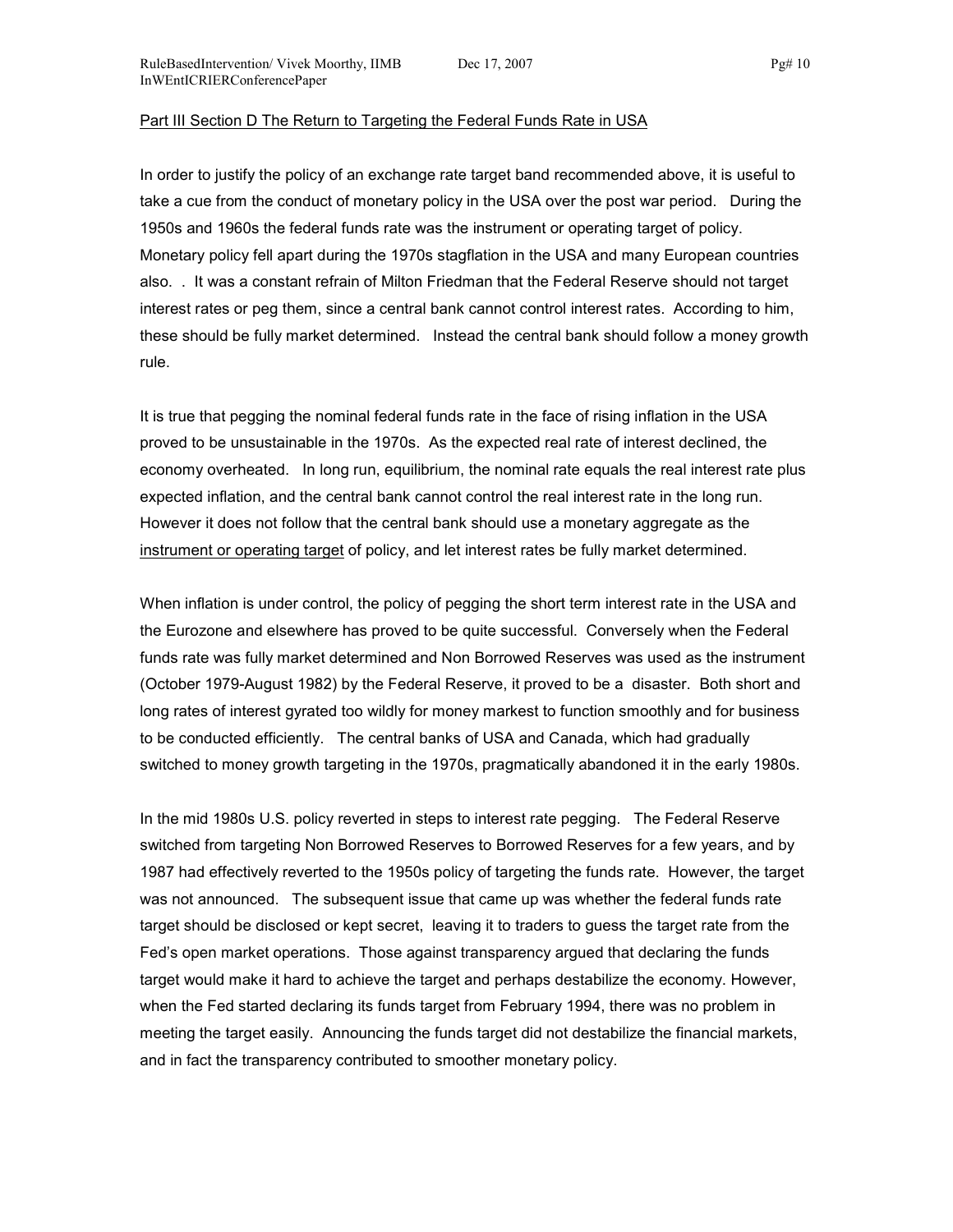In short, the lesson from the domestic money markets is that transparent forex intervention based on rule may work if the underlying domestic macro fundamentals are sound. In particular, inflation should be under control. The target rate(s) should be left to respond to market forces gradually, as in the random walk band proposal.

# PART IV Will Reducing Capital Inflows Reduce Growth?

#### Part IV Section A – The Benefits of Capital Inflows

The main reason why many economists have been strongly in favour of capital account liberalization for emerging markets is that capital inflows are generally assumed to be necessary for higher growth. The benefits of capital inflow are seen as two fold:.

Quality effect – Exposure to modern, perhaps better practices (of Foreign Institutional Investors, pension funds, mutual funds etc). While such exposure is undoubtedly beneficial, India has had enough capital inflows over the last ten years to obtain this benefit. Our mutual funds are well managed. At present, restricting the quantum of inflows will not reduce the benefits from the 'quality' effect which have pretty much been saturated.

Quantity Effect – The main argument for capital inflows is that we need external borrowing to bridge the domestic savings - investment gap. From the fundamental macroeconomic identity:

#### Savings – Investment = Exports minus Imports = External Borrowing (ignoring transfers)

It is argued that we have huge investment needs in excess of saving, and so external borrowing is needed to fill the gap. The Official Committees on Infrastructure Finance (from the Rakesh Mohan Committee onwards to the Deepak Parekh Committee), based on such an approach, have calculated external borrowing needs, based on projecting infrastructure investment.

To counter this argument brings us to what I call the Solownomics versus Sotonomics view of growth. Based on the Solow growth model, Solownomics looks at inputs of labour, capital and the residual of technical progress as the determinants of growth. By contrast, the term Sotonomics (which I have informally coined, in class notes) broadly describes the approach and arguments made by Hernando de Soto. In The Other Path (1986) de Soto calculated the number of days to start a business, enforce a contract, register a property, resolve an insolvency etc. He stressed the cost of doing business as the main impediment to growth.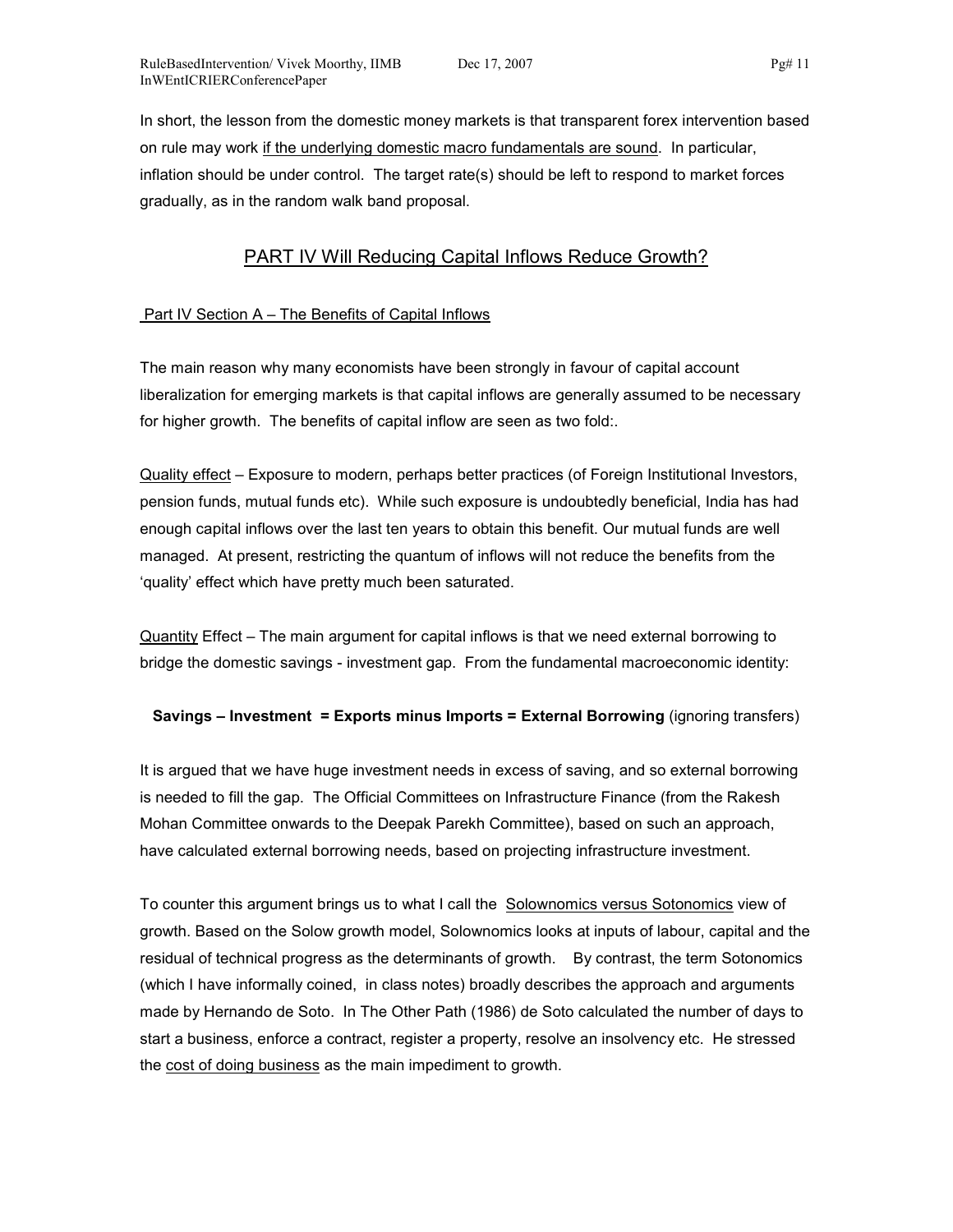In his subsequent book The Mystery of Capital (2000) de Soto argued that poor countries are not short of capital. Rather, their capital is tied up in land that lacks clear title and cannot be used as collateral to get a loan. Improving the legal system is the key to generate the finance that is a vital input for growth. Inputs of capital and labour will then be endogenously forthcoming. While opening up an economy is conducive to efficiency and growth, the Washington Consensus strategy of Liberalization, Privatization and Globalization (LPG) pays only limited dividends when it come to broad based, sustainable growth for the economy. The limitations of the Washington consensus are discussed in my review of The Mystery of Capital ("The Wealth in the Title, Business Line, February 19<sup>th</sup> 2002). Focussing on the domestic economy and developing 'legal infrastructure' for the informal sector is critical.

From a Sotonomics perspective, infrastructure is constrained not by funds, but by doable projects. The availability of land for commercial purposes is a critical constraint to growth. Policies to streamline the land acquisition process (e.g majority voting - if 80% or more inhabitants of land to be acquired, typically farmers, agree to sell out, then others have to), and similar measures will make land commercially available. Then domestic savers will be willing to finance infrastructure without Special Purpose Vehicles. Domestic legalization of the informal sector is the key to equitable, sustained growth, not globalization per se, from this perspective.

About savings and infrastructure, I had argued in 1999 along Sotonomics lines as follows:

"…The primary reason why Capital Account Convertibility (for inflows) is seen as desirable in an Indian, or more generally emerging market context, is that foreign capital inflows are thought to be vital to raising sustainable GDP growth…The above view can be questioned at every stage of its reasoning….India has a high private saving rate. there is no dearth of private saving, much of which gets channeled into the unproductive asset of gold….If domestic investors are unwilling to put their savings in infrastructure and similar projects without specific concessions, it may well reflect an accurate perception on their part that the risk adjusted returns are not adequate. Without a well developed legal system and well-functioning property rights, merely attracting foreign capital will not ensure more infrastructure. Without the ability to enforce payment for, say electricity, there is no effective demand. The term 'Transmission and Distribution (T&D) losses in electricity has often been jokingly referred to as Theft & Dacoity Losses. ("Capital-Account Convertibility: How Should we Proceed? Vivek Moorthy, in Management Perspectives, IIM Bangalore 25<sup>th</sup> Year Volume, Macmillan Press, 1999

The progress of the Bangalore-Mysore Infrastructure Corridor (BMIC), a multi-lane highway under construction is case in point. Due to numerous court cases (above one hundred) filed against the Government by farmers pertaining to acquisition of land, actual road construction has been stopped on several occasions. This infrastructure corridor makes for an excellent 'case study' about the hurdles to land acquisition versus financing constraint as determinants of infrastructure output and amount of road area built.